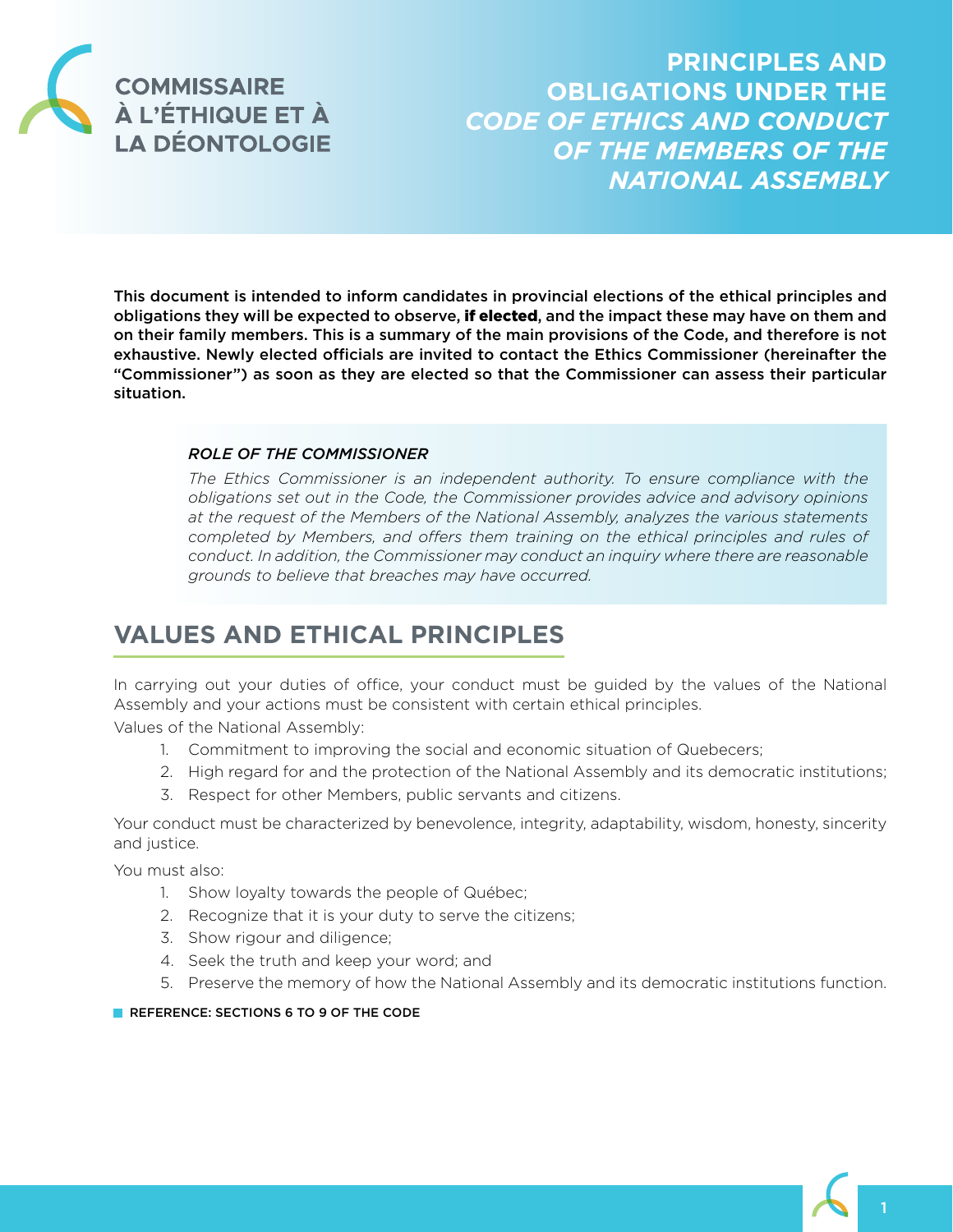# **RULES OF CONDUCT**

The rules of conduct set out in the Code prescribe the obligations you must observe at all times in carrying out your duties of office. Application of the Code could also have an impact on your family members.

# **Plurality of functions**

Members may hold another office or post at the same time as the office of Member, provided that it is not one of the following incompatible offices or posts:

- Member of a municipal council or school service centre;
- Any position or other post to which remuneration or a benefit in lieu of remuneration is attached if it is held with:
	- the Government of Québec or one of its departments or a public body;
	- any other government, department or agency of Canada;
	- a foreign country;
	- an international non-profit organization;
- Lobbyist.

**REFERENCE: SECTIONS 10 TO 14 OF THE CODE** 

# **Exclusivity of duties**

Cabinet Ministers must devote themselves exclusively to the duties of office. No Cabinet Minister may, for example, hold the post of director or officer of a legal person, partnership or association.

**REFERENCE: SECTIONS 43 AND 44 OF THE CODE** 

# **Conflict of interest**

## **INDEPENDENCE OF JUDGMENT**

Members must not place themselves in situations where their private interests may impair independence of judgment in carrying out the duties of office.

**REFERENCE: SECTION 15 OF THE CODE** 

## **ACTIONS AND INFLUENCE**

Members must not act, attempt to act or refrain from acting, so as to further their private interests or those of a family member (spouse or dependent child) or non-dependent child, or to improperly further another person's private interests.

Members must not use their office to influence or attempt to influence another person's decision so as to further their private interests or those of a family member (spouse or dependent child) or nondependent child, or to improperly further another person's private interests.

#### **REFERENCE: SECTION 16 OF THE CODE**

### **DISCLOSURE OF INFORMATION**

Members may not use, communicate or attempt to use or communicate information that is not generally available to the public so as to further their or another person's private interests.

**REFERENCE: SECTION 17 OF THE CODE** 

2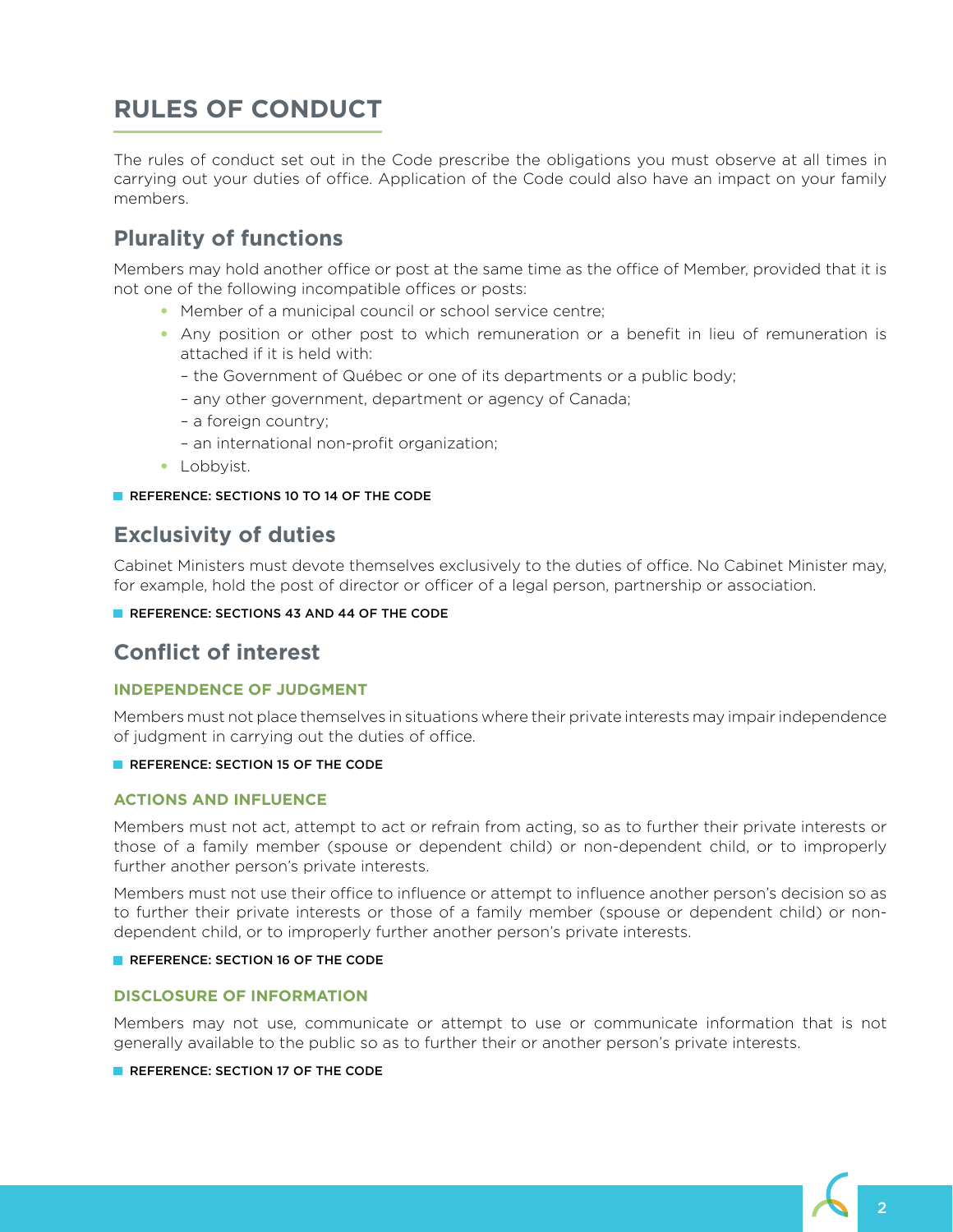### **PRIVATE FINANCIAL INTEREST**

In the context of parliamentary proceedings, Members who have a private financial interest, not shared by the other Members or the general public, must withdraw from the debate on a matter that is being discussed in the National Assembly or a committee of which they are a member.

#### **REFERENCE: SECTION 25 OF THE CODE**

#### **CONTRACTING WITH THE STATE**

*The term "State" is used to refer to "the Government or a department or public body."* 

No Members may, directly or indirectly, be party to a contract with the State, but may:

- have interests in an enterprise that is party to such a contract, subject to certain conditions;
- receive a loan or any other benefit from the State under any Act, regulation or program; and
- hold securities issued by the Government or a public body on the same terms as are applicable to all.

#### **REFERENCE: SECTIONS 18 TO 21 OF THE CODE**

#### Cabinet Minister

Within 60 days after appointment to the Cabinet, Cabinet Ministers who hold interests in an enterprise whose securities are listed on an exchange or for whose securities there is a published market (exchange) must dispose of such interests or place them in a blind trust managed by an independent trustee.

Within 60 days after appointment to the Cabinet, Cabinet Ministers who hold interests in an enterprise whose securities are not listed on an exchange or for whose securities there is not a published market (overthe-counter) may maintain such interests solely if the enterprise is not party to a contract with the State. Otherwise, Cabinet Ministers must dispose of such interests.

Members of a Cabinet Minister's family (spouse and dependent child) could also be required to dispose of their interests in a company that offers over-the-counter securities if that company is party to a contract with the State. However, the Commissioner may authorize the contract under certain conditions.

#### **REFERENCE: SECTIONS 45 AND 46 OF THE CODE**

## **Disclosure statement**

Upon taking office, and annually thereafter, Members must file with the Commissioner a statement disclosing their private interests and those of their family members (spouse and dependent child). The items to be reported vary depending on the position held. In particular, Members and Cabinet Ministers must declare the following:

- Income or benefits:
- Immovable property;
- Notice of expropriation;
- Professional, commercial or industrial activity engaged in;
- Interest held in an enterprise.

Cabinet Ministers must also disclose various elements of information about their assets and liabilities.

The Commissioner performs a detailed analysis of the statements and publishes a summary in a public register on the Commissioner's website. The Code identifies what information in the statement must be made public in a manner that balances the Members' right to privacy with the transparency required to maintain public confidence.

REFERENCES: SECTIONS 37 TO 40 OF THE CODE (MEMBERS); SECTIONS 51 TO 55 OF THE CODE (CABINET MINISTERS)